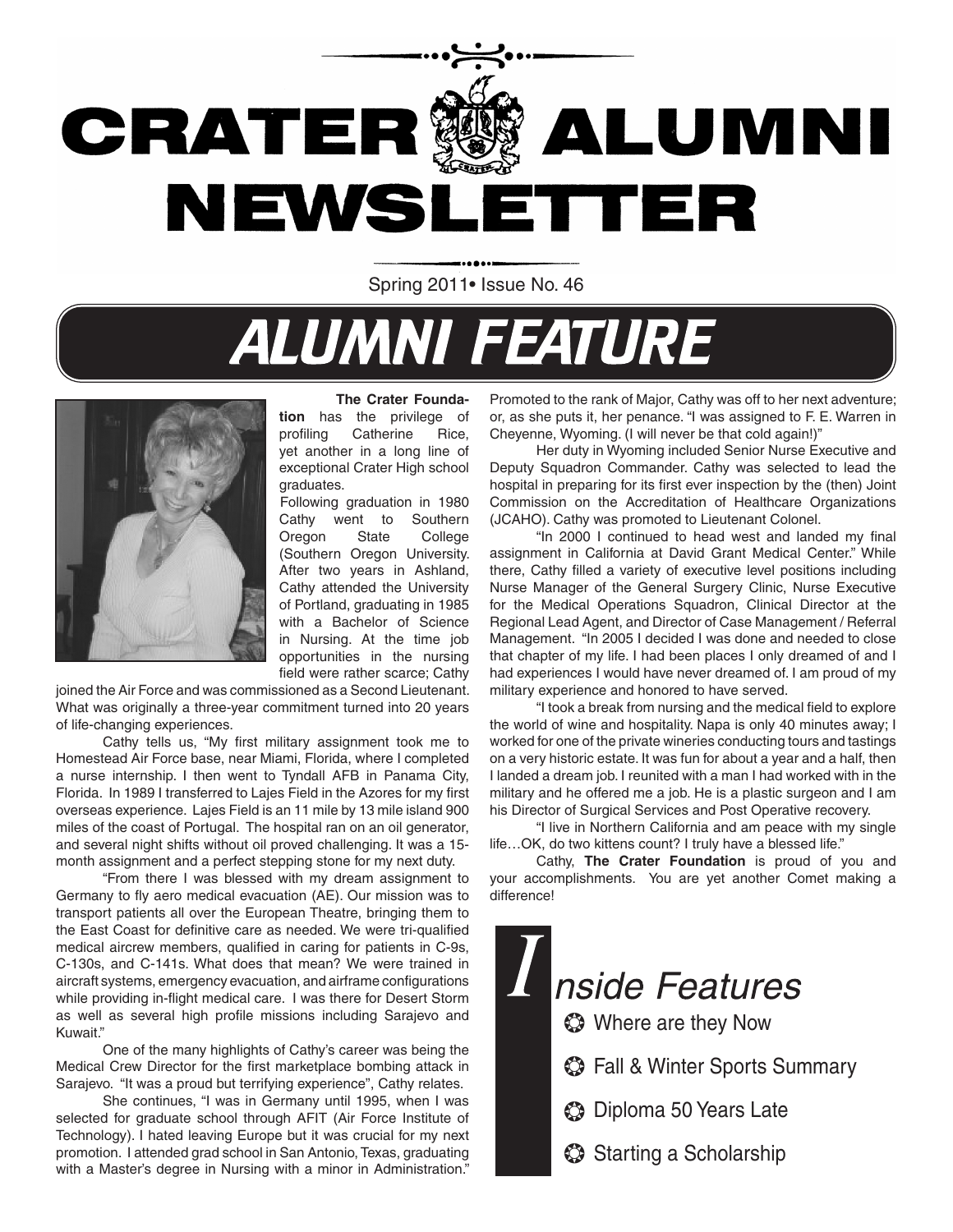### $\mathsf{WHERE}$  are  $\mathsf{HLE}$ OW?

#### **1951 - 1959**

**SHIRLEY RAPP (53)** – lives in Elma, Washington with her husband, Fred. Shirley graduated from Deaconess Hospital School of Nursing in Spokane, Washington in 1955. She and her husband just celebrated 55 years of marriage. Fred is a retired insurance broker and is now a public relations man for two companies. They have four grown children; all are university graduates

**JIM WELCH (55)** – lives in Central Point with his wife, the former Virginia Cellura (56). They have four children, three grandchildren and one great grandchild. Jim has been in manufactured homes and recreation vehicle dealership for many years including three manufactured housing subdivisions and retails. They have traveled to Jamaica, Mexico, Alaska, Canada and most of the United States.

**JIM HAMILTON (59)** – lives in Rogue River (above Wimer) with his wife, Jan. Jim retired 3 years ago after being an airplane mechanic for most of his life. He now restores old Piper aircraft and takes them to Oshkosh, Wisconsin to sell. Jan works as a ceramicist at Rogue Valley Dental arts in Medford. Jim tells us he takes his wife to Maui every year so she will let him go to National Fly-in each summer in Oshkosh. They have one son and several grandchildren. They have been married for 32 years.

**GARY WILKINSON (59)** – lives in Central Point with his wife Peggy. They have four grown children and five grandchildren. Gary retired from the US Navy in 1978 and has worked as a technical manager for Charter Communications since. Gary and Peggy have been married for nearly 47 years. Their oldest daughter, Laureen, is the banquet manager for the Springfield Country Club; their youngest daughter, Lisa, is an A.B.O. Certified Optician in Eugene; their oldest son, Michael, works at a mill in Creswell, Oregon; and their youngest son works at a Ford Dealership in Seattle.

#### **1960 – 1969**

**LOREN COCHRAN (63)** – lives with his wife in Hurricane, Utah. Loren was in the United States Air Force for 4 years and attended Oregon State University for 1 year. He worked at Harry & David for 5 years and for Medco Fiberboard Plant for 12 years. He has been a professional square dance caller for over 25 years. Loren retired in 2000 and now lives in Hurricane. They travel a lot in winter months and spend summers at their cabin in Alaska

**MARVIN JOHNSON (67)** – lives in Central Point with his wife, the former Betty Cimfl. They have four grown daughters, three grandsons and one granddaughter. Marvin works as a truck driver locally for Knife River and has been there for nearly 20 years. Betty is an RN working at Rogue Valley Medical Center in Medford. They love to travel in their 5<sup>th</sup> wheel travel trailer.

**RON WALCH (69)** - lives in Central Point with his wife, the former Judi Alcorn. They have one grown daughter and two grandchildren. Ron retired from the Jackson County Sheriff's Office as a Criminal Investigator after 31 years of service. He specialized in the investigation of felony crimes against children including sexual abuse, physical abuse and sudden death. After some time he went back to work as a "Special Investigator" for the Sheriff's office on a part time basis. Judi has been fulfilling one of her dreams showing her horse "Utah" in Western Pleasure, English Pleasure and Halter equine competitions. They love spending time with their grandchildren.

**TRUDY BROWN LOUNSBURY (69)** – lives in Sisters, Oregon and has lived there for the past 32 years. Trudy attended Brigham Young University for two years and was married for 17 years. Now single, she has twin sons and presently works for a medical company in Redmond, Oregon. She is active in her church, enjoys traveling and spending time with family and friends.

#### **1970 - 1979**

**MIKE JOHNSON (70)** – lives in Central Point with his wife Clarice. Mike retired from education after 30+ years as an elementary/middle school teacher and coach. Clarice continues to work in the office for the City of Central Point. They have two grown children and 4 grandchildren. In his free time Mike loves to work in their yard, hunt, fish and enjoy life.

**TERI MCCULLOUGH WILSIE (74)** – lives with her husband in Central Point where they moved in 2002 after living in Oklahoma for 20 years. They

purchased Teri's childhood home and plan on staying here. She owns a house cleaning business and plans on opening a pet sitting service. They have one son and two grandsons.

**PATTY ELLIS MECUM (74)** – lives in Medford with her husband, Cliff. They have two grown children, Jeremy and Kayla. Patty is a Family Nurse Practitioner. Patty states she is "presently recovering from empty nest syndrome, career change and graduating from grad school." She says she is looking forward to "traveling, plastic surgery and a great job".

**BECKY WATKINS ACCARINO (76)** – lives in Eatonville, Washington and is a Flight Attendant for Alaska Airlines. Becky has traveled many places in the past 19 years including Paris, Greece, Hawaii, Mexico and had the misfortune of being in New York City on 9/11. Becky states she "lives in paradise on 7 wooded acres, working on her dream house and raising her granddaughter, Monica".

#### **1980 – 1989**

**SHERI LENZ MUZZIOLI (80)** – lives in Central Point with her husband of 28 years, Paul. Sheri is a Rogue Central Specialist at Rogue Community College where she's been for 14 years. Paul is a Package Delivery Driver for UPS. They have two grown children, Andi (26) and Marc (21), both Crater High graduates. Her hobbies include traveling, gardening, hiking, art and wine. Favorite trips are to Italy, England, Hawaii, Caribbean and Boston. They follow and attend the Oregon Ducks, Nascar, Redsox and New England Patriots games whenever possible.

**MARTY SYKES (83)** – lives in Gold Hill with his wife, Ladonna. Marty is a foreman with Kendall Construction of Portland where he's worked for over 20 years. Ladonna is a legal secretary. They have one son, Marty Jr., who also works for Kendall Construction. In their free time they like to travel and just enjoy life.

**KEVIN BAILEY (84)** – lives in Hillsboro, Oregon with is wife, the former Becky Deacon. They have two daughters Stephanie and Sarah. Kevin is a network engineer with Mentor Graphics and Becky works at home and does volunteer work. They are both active in their church

**JOHN WIKOFF (85)** – lives in Medford with his wife, Sheila. They have four children, Jacob, Sarah, Steffanie and Tiffanie. John attended OIT and then went to work for Roberts Motor Kenworth. He joined a Mini Truck club and traveled all over the West Coast showing his truck. He met his wife Sheila while cruising in downtown Medford. Sheila is an elementary teacher having graduated from SOU in 2006.

#### **1990 - 2000**

**REBECCA READ WOOD (95)** – lives in Saipan, M.P. with her husband, Ross. Married this past August, Rebecca received a bachelor's degree in 1998 from Southern Oregon University and is a high school literature teacher with Saipan Southern in Northern Mariana Islands. Her husband also received a master's degree from Southern Oregon University and is a high school art and ceramics teacher at Saipan Southern in Northern Mariana Islands

**SAMANTHA BATZER HAMMELL (97)** – lives in Ashland, Oregon with her husband, Troy. Married this past August, Samantha received a bachelor's degree in business and sociology in 2002 from the University of Oregon. She is a Real Estate broker with The Barbara Allen Group Windemere in Ashland. Her husband received a degree in mechanical engineering in 2007 from Massachusetts Maritime Academy and is a mechanical engineer with K-Sea Transportation in Seattle

**LINDSY PERRY WESEMAN (99)** – lives in Dallas, Oregon and Parkdale with her husband, Trenton. Married this past July, Lindsy graduated in 2004 from Western Oregon University and is an alternative high school teacher at the Morrison Campus in Dallas, Oregon. Her husband attended Mount Hood Community College and is an orchardist and cherry farmer with Weseman Farms in Parkdale.

**RACHEL HERNANDEZ CAMPBELL (00)** – lives in Medford with her husband, Marc and their 7 month old daughter Katie. Rachel works for South Valley Bank & Trust and her husband works for Centric Elevator Corp. In their free time they love to hunt, hike, snowmobile, play volleyball, softball and run.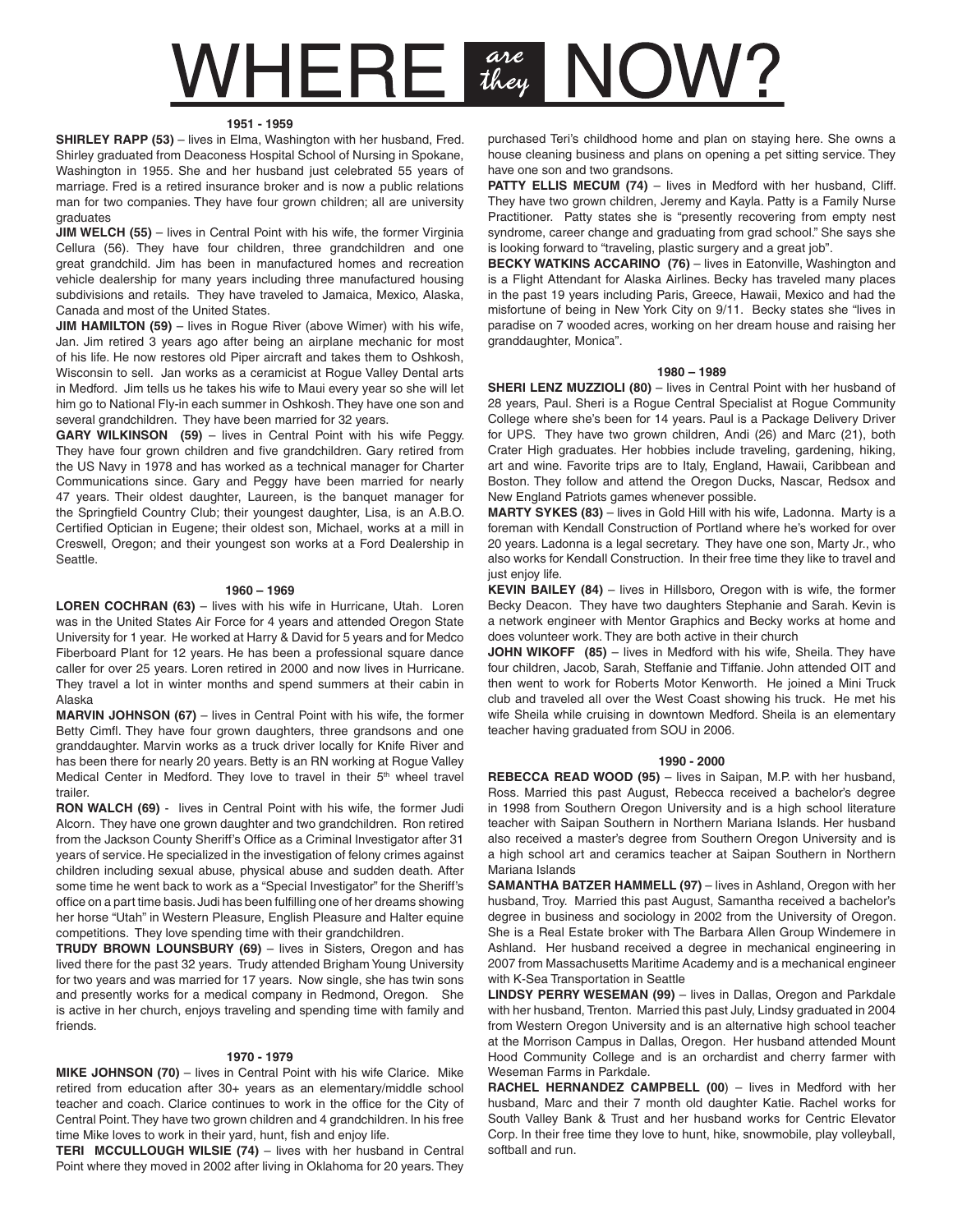# **Interested in Starting A Scholarship?**

From time to time we are contacted by Alumni as well as other people who are interested in sponsoring a scholarship. The first question that is usually asked is "What do we need to do if we want to sponsor a scholarship"? The second question asked is,



"How much money do we need to donate in order to sponsor a scholarship"? These are great questions and certainly appropriate.

 The answer to the first question is very simple. Just contact Jay McRoberts or Harvey Tonn at craterfoundation@district6. org or 541-494-6308 and we will explain the process. It's very simple; you tell us what the amount of the scholarship should be, plus any guidelines you might want to attach to it. Crater High School's scholarship committee will

select the graduate who best fits those guidelines. When you send the money to the Foundation we will send you tax information. Remember we are a tax-exempt organization so any donation is tax free.

 To the second question, it only takes \$500 for a scholarship and with a \$500 donation or more you may give the scholarship a name. You may donate annually or at any time you wish. We will set up an account within the Foundation and you set the amount you want awarded yearly from that account. Some people donate larger amounts and direct the Foundation to determine the amount used each year. Remember, once the money is donated to the taxexempt Crater Foundation, it then belongs to the Foundation.

If you have other questions please don't hesitate to contact us.

### **Former Crater Student Receives Diploma After 50 Years**

# **Fall & Winter Sports Summary**

**The Crater football team.** As our Newsletter went to print last fall, the football team had not yet finished their season as they were playing Southridge High School in a playoff game. They were defeated by Southridge, thus ended their season with a 2-9 season record.

**The Crater Comets wrestling team** placed fourth in the newly formed Southern Oregon Hybrid Conference qualifying 8 wrestlers for the state tourney. At the State Tournament the Comets finished 12th in the 6A division having one state champion, Brandon Montague, at 145 lbs.

**The Comets girls basketball team** finished 3rd in the Southern Oregon Hybrid Conference. They earned a state playin game and played Lincoln High School of Portland and were defeated 58-50. The Lady Comets finished the season with a 14-9 record. **The Comets boys' basketball team** had a difficult season, finishing 5th in the Southern Oregon Hybrid Conference standings. They ended the season with a loss to Sunset of Beaverton in a state playin game and a 4-20 record.

**The Crater girls swim team** finished 4th in the Conference and did not place swimmers into the state meet.

**The Crater boys swim team** finished 4th in the Conference and did not place swimmers into the state meet.

**The Crater hockey team** finished 4th in the District and did not qualify for the state meet.

It's been a difficult transition from a 5A classification to 6A this school year as Crater is now the smallest 6A school in Oregon. The conference consists of North Medford, South Medford, Crater, Grants Pass and Roseburg. In football it also includes South Eugene, Sheldon and Thurston, while in wrestling it also includes Redmond.





Dowl Boles, a member of the class of 1961, didn't graduate with his class but came back and received his diploma after nearly 50 years. A United States Navy recruiter in 1958 promised Crater High School sophomore Dowl Boles if he interrupted his high school education to join the military, he would receive his high school diploma when his three-year enlistment ended. "When I got out, the school district said they didn't do that," recounted Boles, now 69. "I was very disappointed. The recruiter was either misinformed or a prophet." After a nearly 50-year delay, the recruiter's promise finally was fulfilled Tuesday, October 13, 2010, when the Central Point School Board presented Boles with his 1961 high school diploma, in front of about 10 members of the class of 1961. "My classmates have always involved me in all the class reunions, but I've got to admit I always felt a little like an outsider knowing I didn't have a diploma," said Boles, wearing a black graduation cap and holding his diploma. "This means a lot".

Boles' graduation day came as a result of a little-known 2005 state law that requires high schools to grant diplomas to veterans who left high school to serve in the U.S. military during times of war. In December of 2009 Boles learned of a former Navy veteran from Springfield who had obtained his diploma from Thurston High School after 50 years. Boles contacted the Central Point School District to request his diploma, and Samantha Steele, Central Point schools education director, took up the task of organizing Boles' long-awaited graduation.

The School Board invited former school board chairman Dick Dunn, who just left the school board last year, to present the diploma to Boles. When Board President Kerry Bradshaw called Boles to receive his diploma, Boles quickly pulled off his white "Oregon" cap and donned a black graduation cap. "It's an honor and a privilege to honor you with this diploma," Dunn said as he handed the diploma to Boles. "Congratulations." Steele said Boles is the first veteran from Crater to take advantage of the law, which was created through House Bill 2691 in 2005.

After the military, Boles returned to Medford and worked at a plywood mill before taking up work as a groundskeeper and then, a school bus driver at the Medford School District, where his wife, Carolyn, worked as an education assistant. The couple retired in 2001 and moved to Springfield. Carolyn died four years ago from cancer.